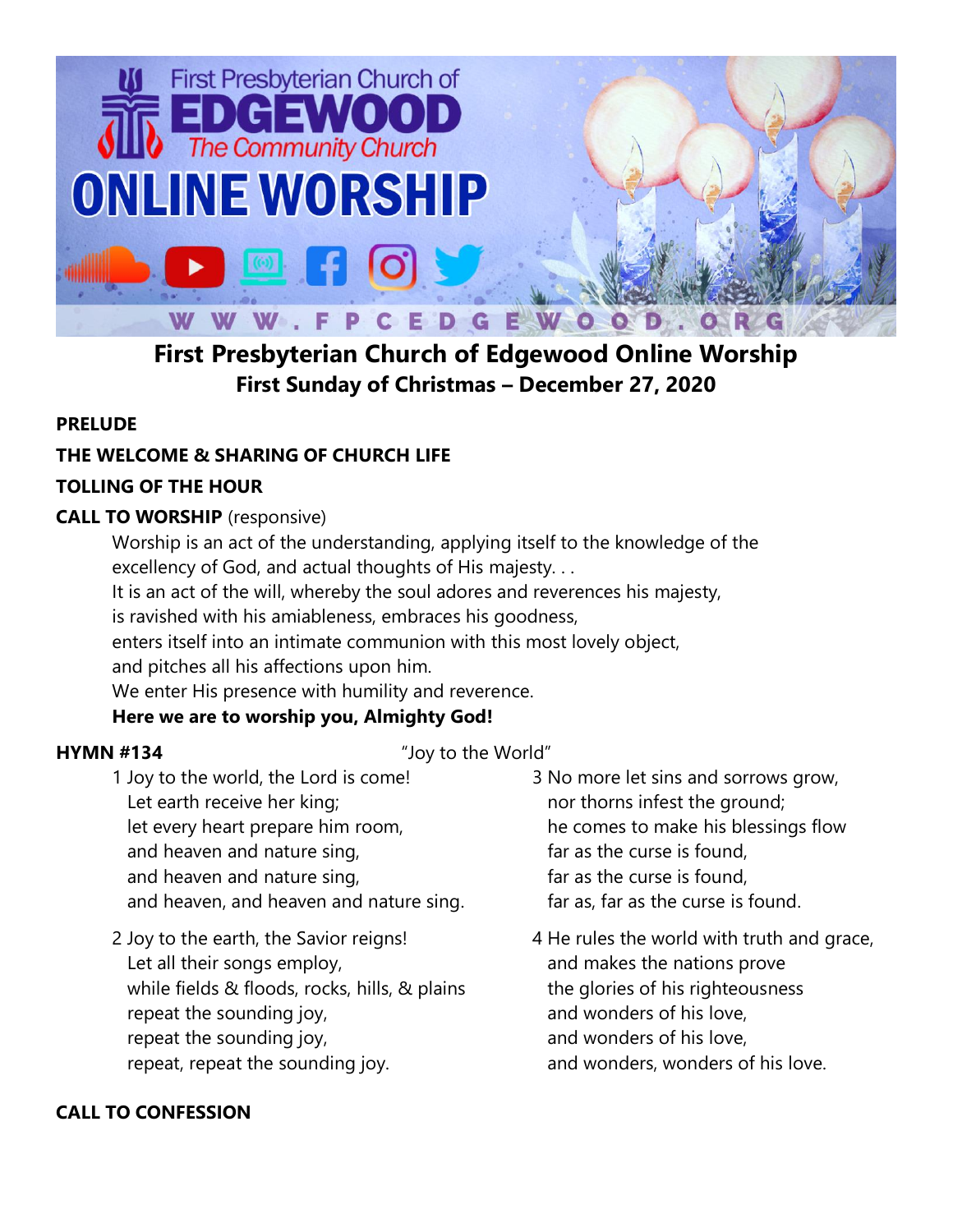### **PRAYER OF CONFESSION** (unison)

**Father, because of Your great compassion and mercy, I come before your presence. You have struck a heavy blow at my pride, at the false god of self, and I lie in pieces before you.** 

**But, you have given me another Master and Lord, your son, Jesus, and now my heart is turned towards holiness, my life speeds as an arrow from a bow towards complete obedience to you. Help me in all my doings to put down sin and to humble pride. Save me from the love of the world and the pride of life, from everything that is natural to fallen man, and let Christ's nature be seen in me day by day. Grant me grace to bear your will without repining, and delight to be not only chiseled, squared, or fashioned, but separated from the old rock where I have been embedded so long, and lifted from the quarry to the upper air, where I may be built in Christ forever. For Your Name's sake, I pray. Amen.**  (silent confession)

### **ASSURANCE OF PARDON**

### **RESPONSE #583** "Gloria, Gloria"

Gloria, gloria, in excelsis Deo. Gloria, gloria. Alleluia, Alleluia!

### **SCRIPTURE** Psalm 16

**<sup>1</sup>** Keep me safe, my God, for in you I take refuge. **<sup>2</sup>** I say to the LORD, "You are my Lord; apart from you I have no good thing." **<sup>3</sup>** I say of the holy people who are in the land, "They are the noble ones in whom is all my delight." **<sup>4</sup>** Those who run after other gods will suffer more and more. I will not pour out libations of blood to such gods or take up their names on my lips. **<sup>5</sup>** LORD, you alone are my portion and my cup; you make my lot secure. **<sup>6</sup>** The boundary lines have fallen for me in pleasant places; surely I have a delightful inheritance. **<sup>7</sup>** I will praise the LORD, who counsels me; even at night my heart instructs me. **<sup>8</sup>** I keep my eyes always on the LORD. With him at my right hand, I will not be shaken. **<sup>9</sup>** Therefore my heart is glad and my tongue rejoices; my body also will rest secure, **<sup>10</sup>** because you will not abandon me to the realm of the dead, nor will you let your faithful one see decay. **<sup>11</sup>** You make known to me the path of life; you will fill me with joy in your presence, with eternal pleasures at your right hand.

**HYMN #128** "Infant Holy, Infant Lowly"

1 Infant holy, infant lowly, for his bed a cattle stall; oxen lowing, little knowing Christ the babe is Lord of all. Swift are winging angels singing, noels ringing, tidings bringing: Christ the babe is Lord of all! Christ the babe is Lord of all!

2 Flocks were sleeping; shepherds keeping vigil till the morning new saw the glory, heard the story, tidings of the gospel true. Thus rejoicing, free from sorrow, praises voicing greet the morrow: Christ the babe was born for you! Christ the babe was born for you!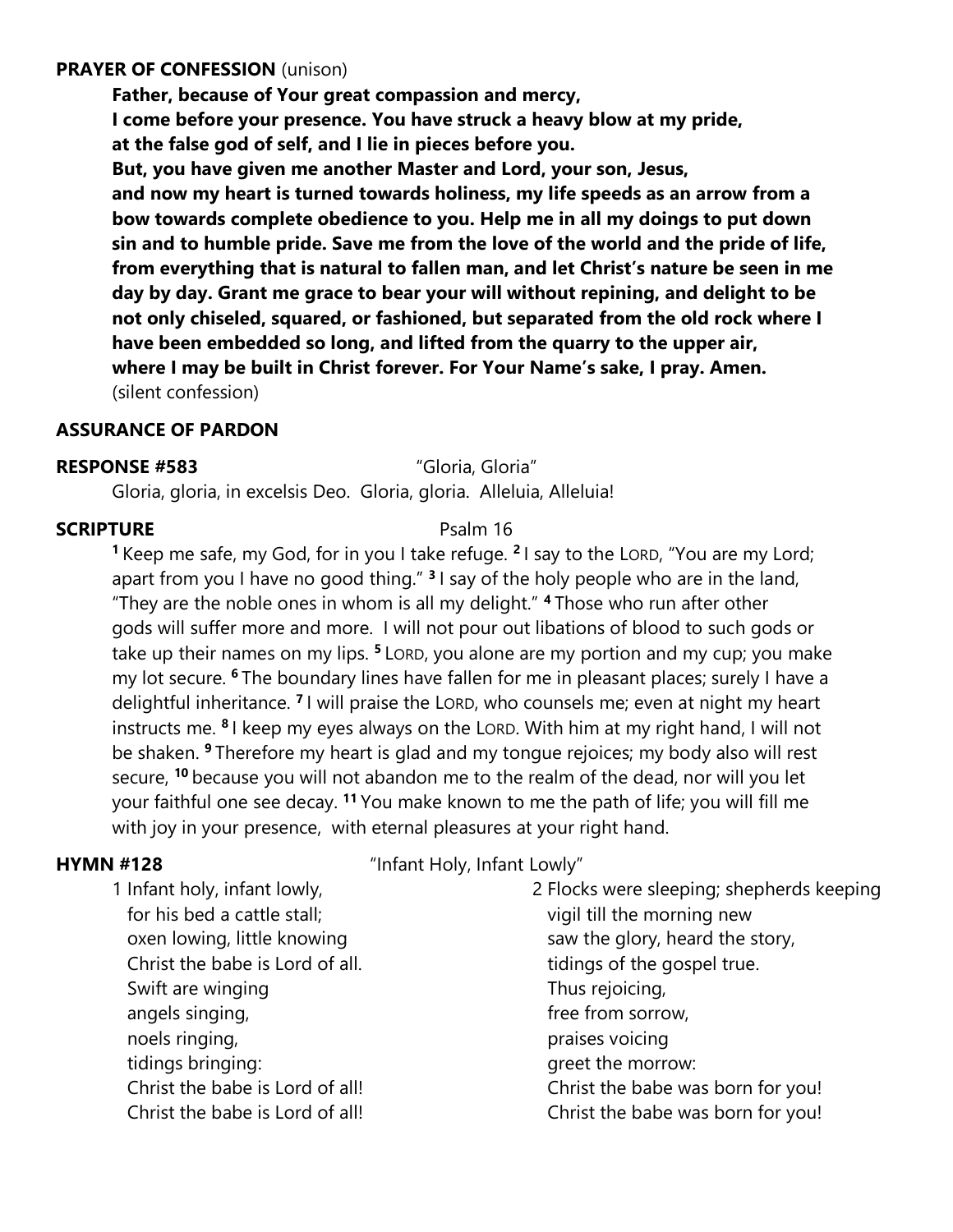### **PRAYER FOR ILLUMINATION**

### **SERMON "Secure in the Presence of God" The Rev. Anthony Rivera**

**HYMN #121** "O Little Town of Bethlehem"

- 1 O little town of Bethlehem, how still we see thee lie! Above thy deep and dreamless sleep the silent stars go by. Yet in thy dark streets shineth the everlasting light; the hopes and fears of all the years are met in thee tonight.
- 2 For Christ is born of Mary and, gathered all above, while mortals sleep, the angels keep their watch of wondering love. O morning stars, together proclaim the holy birth, and praises sing to God the king, and peace to all on earth.

## 3 How silently, how silently, the wondrous gift is given! So God imparts to human hearts the blessings of his heaven. No ear may hear his coming, but in this world of sin, where meek souls will receive him, still the dear Christ enters in.

4 O holy child of Bethlehem, descend to us, we pray; cast out our sin and enter in; be born in us today. We hear the Christmas angels the great glad tidings tell; O come to us; abide with us, our Lord Emmanuel!

## **PRAYERS OF THE PEOPLE & PASTORAL PRAYER THE LORD'S PRAYER**

**Our Father, who art in heaven, hallowed be thy name. Thy kingdom come, thy will be done, on earth as it is in heaven. Give us this day our daily bread; and forgive us our debts, as we forgive our debtors; and lead us not into temptation, but deliver us from evil. For thine is the kingdom, and the power, and the glory forever. Amen.**

## **INVITATION TO RECEIVE OUR TITHES & OFFERINGS**

**OFFERTORY #114** "Away in a Manger"

1 Away in a manger, no crib for his bed, the little Lord Jesus laid down his sweet head. The stars in the bright sky looked down where he lay, the little Lord Jesus asleep on the hay.

2 The cattle are lowing; the poor baby wakes, but little Lord Jesus, no crying he makes. I love thee, Lord Jesus;  look down from the sky, and stay by my side

until morning is nigh.

3 Be near me, Lord Jesus; I ask thee to stay close by me forever and love me, I pray. Bless all the dear children in thy tender care, and fit us for heaven to live with thee there.